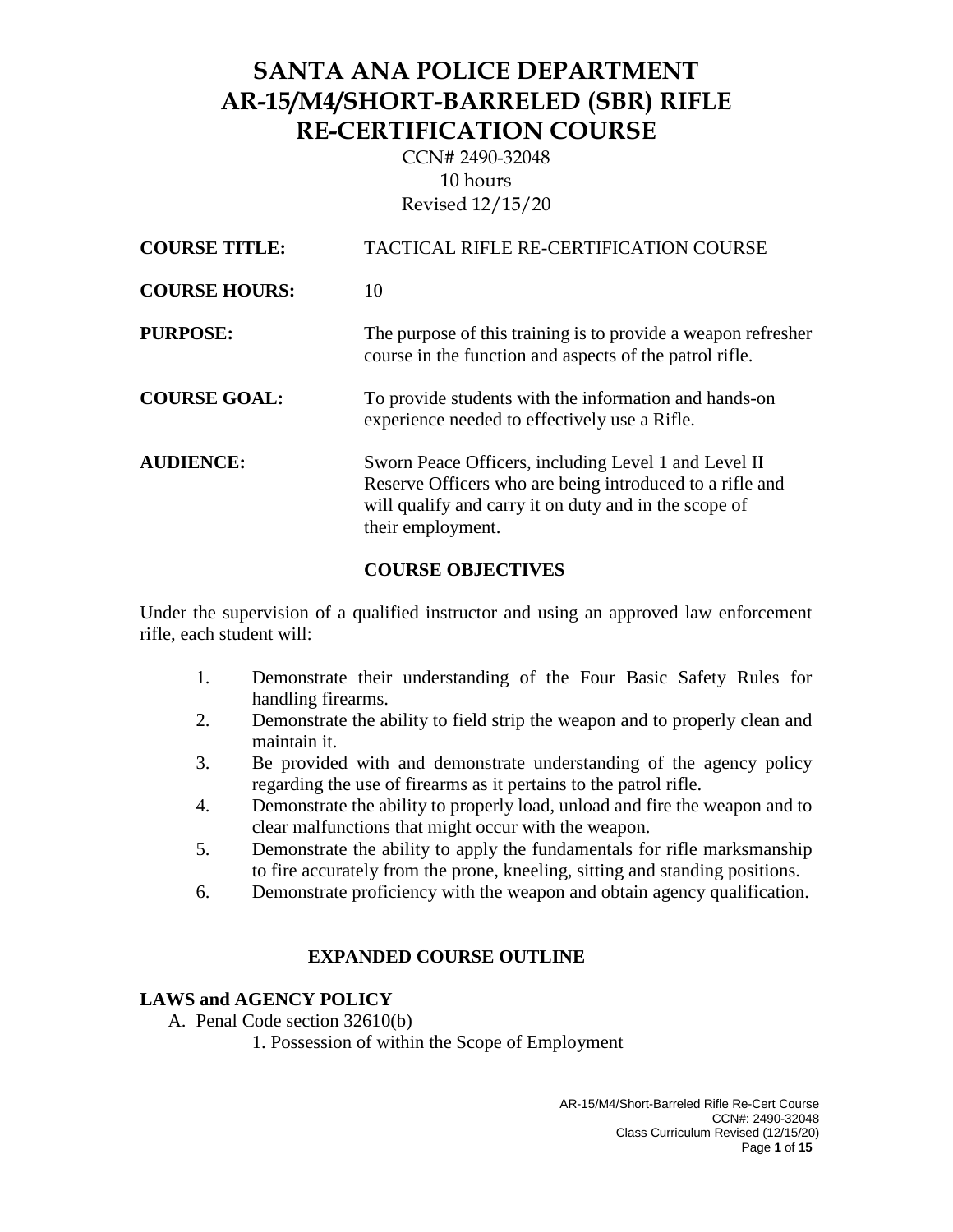CCN# 2490-32048 10 hours Revised 12/15/20

- B. Penal Code section 33220(b)
	- 1. Training Requirement

## C. Agency Firearms Use of Force policy (300)

- 1. Use of Force Options
- 2. Department Policy
- 3. Penal Code Section 835a Reasonable Force
- 4. Penal Code Section 196 Justifiable Homicide by a Police Officer

## D. Case Law

- 1. Tennessee vs. Garner
- 2. Graham vs. Conner
- E. Law Update
	- 1. AB 392
	- 2. PC 835a
	- 3. SB 230

## **SAFETY and RANGE RULES**

- A. The Four Basic Safety Rules include:
	- 1. Treat all guns as if they were loaded.
	- 2. Never point the muzzle at anything you are not willing to destroy.
	- 3. Keep your finger off the trigger until your sights are on the target.
	- 4. Always be sure of your target.
- B. Range Rules

1. After weapons have been grounded and the line has been called safe by an instructor, do not touch the weapon until all students are back from their targets and the instructor has given the okay.

2. If a problem arises on the line, raise your non-gun hand to summon an instructor.

- C. Explain & sign "Safety Acknowledgement" forms
- D. Review Safety Plan and Emergency Medical Procedures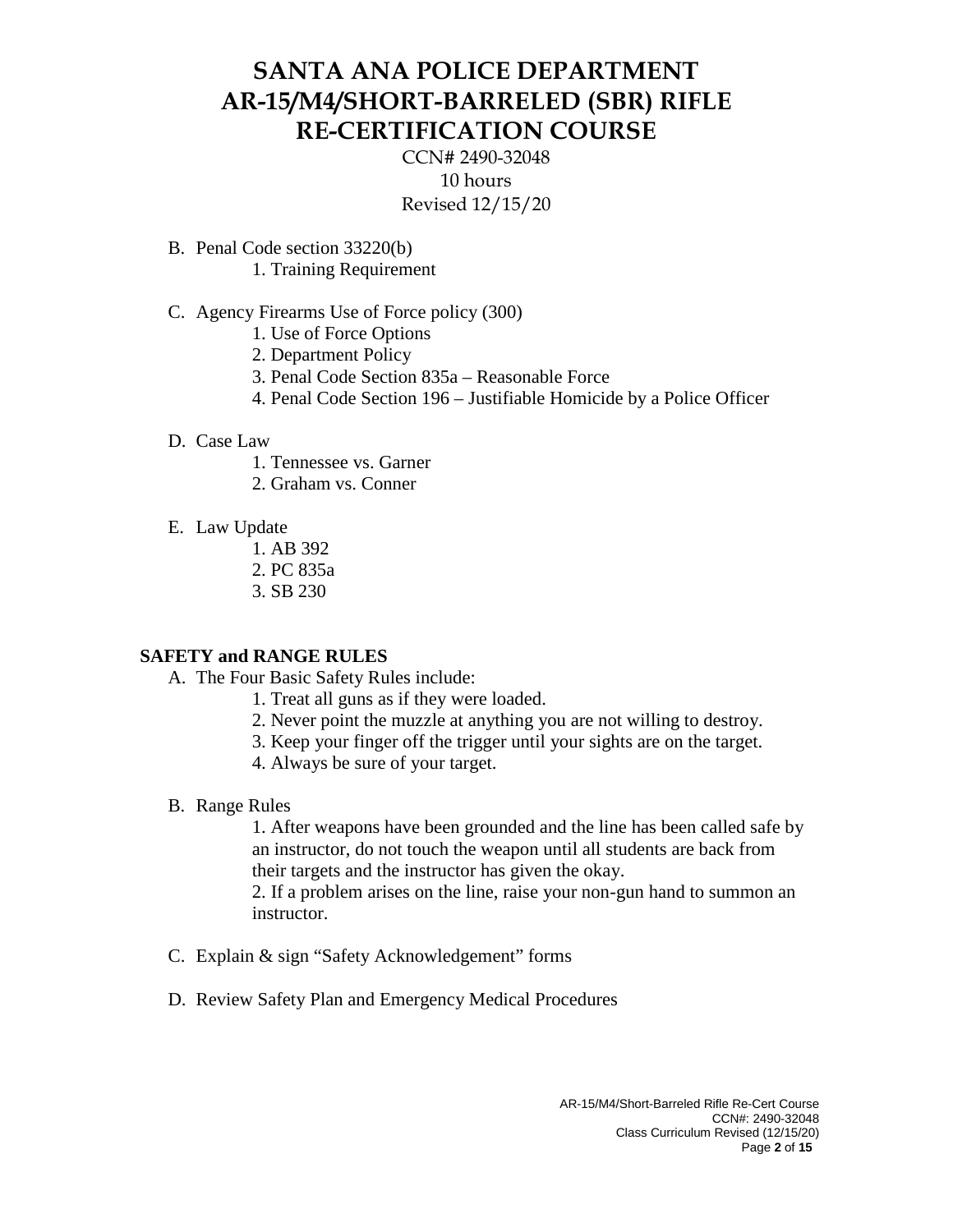CCN# 2490-32048 10 hours Revised 12/15/20

### **RIFLE NOMENCLATURE / SPECIFICATIONS and CAPABILITIES**

## A. RIFLE NOMENCLATURE

- 1. front and Rear Sights (Iron Sights)
- 2. Bolt Catch
- 3. Magazine Release
- 4. Safety/Selector
- 5. Magazine
- 6. Sling and Sling Attachments
- 7. Weapon Light
- 8. Upper Receiver Group
- 9. Lower Receiver Group
- 10. Bolt Carrier Group
- 11. Operator Controls
- 12. Cycle of Operation

### B. SPECIFICATIONS

- 1. Type of Weapon
- 2. Barrel Length
- 3. Overall Length
- 4. Caliber
- 5. Magazine Capacity (Magazine Types)
- 6. Loading Capacity
- 7. Weight (Empty)
- 8. Other Types of Sights (Electronic Dot Optics)
- 9. Approximate Muzzle Velocity
- 10. Ammunition Considerations (Practice and On-duty Ammo)

### C. CAPABILITIES

- 1. Maximum Range
- 2. Maximum Effective Range
- 3. Penetration of Soft Body Armor
- 4. Ballistics and Characteristics of .223/5.56MM Ammo
- 5. Full/Semi-Automatic

### **FIREARM CARE, DISSASEMBLY/ASSEMBLY and MAINTENANCE**

- A. Cleaning is only to be done in the Range Cleaning Room or designated cleaning area if at an offsite location.
- B. Clearing Barrel Procedures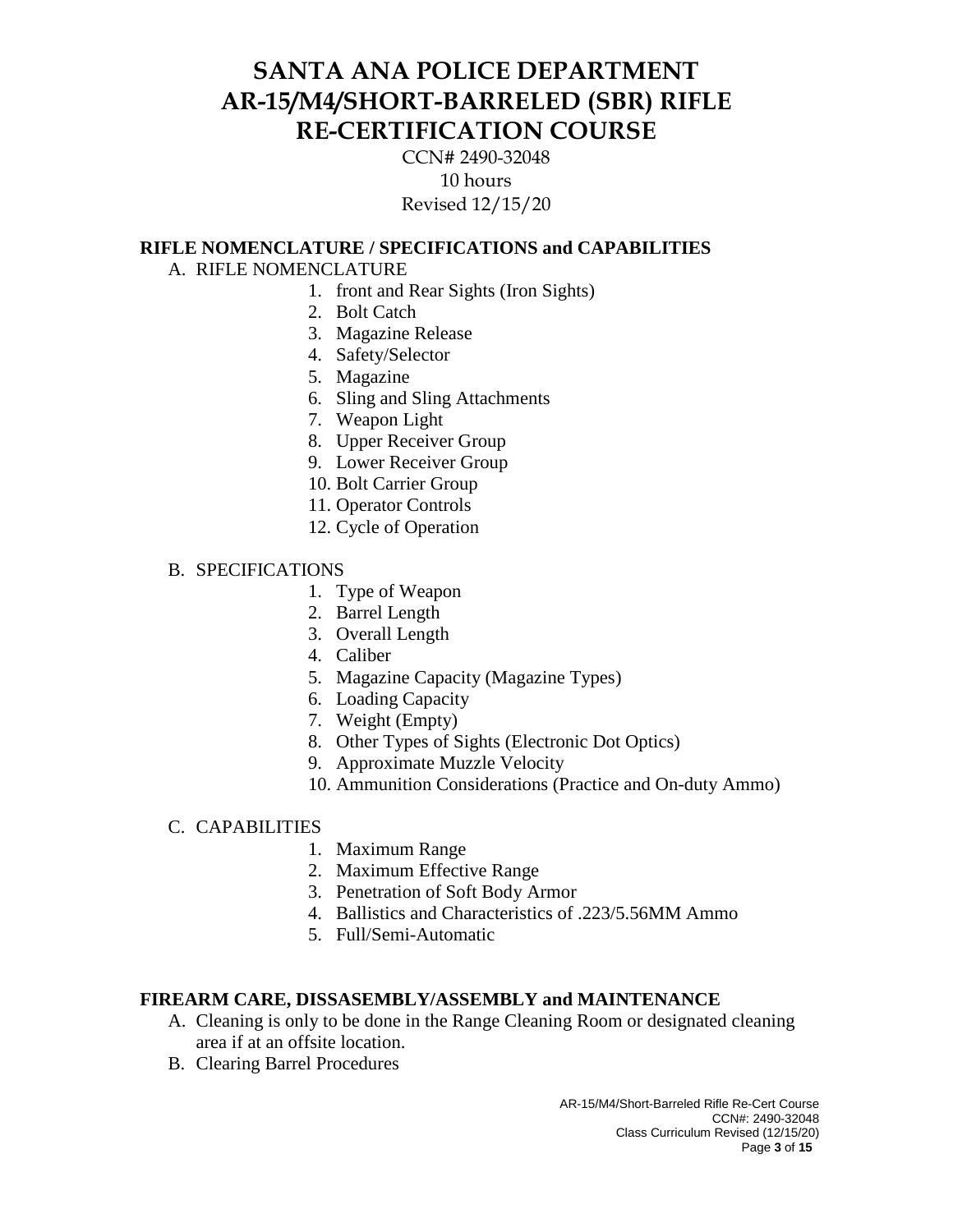CCN# 2490-32048 10 hours Revised 12/15/20

- C. Disassembly
- D. Cleaning &Lubrication specification
- E. Reassembly
- F. Function Test
	- 1. Conduct a safety check
	- 2. Pull charging handle to rear and release
	- 3. Place selector lever on safe, pull trigger, hammer should NOT fall
	- 4. Place selector lever on semi, press trigger and hold to rear and hammer should fall
	- 5. Pull charging handle to rear and release
	- 6. Release trigger (it should reset) press trigger again and hammer should fall

## **BASIC SHOOTING SKILLS**

- A. Stance/Positions
	- 1. Standing (Fighting Stance)
	- 2. Kneeling Braced, Speed & Double
	- 3. Prone Military vs. Olympic
	- 4. Seated Cross Legged, Cross Ankle & Open Legged
	- 5. Squat
- B. Slight Alignment/Picture
	- 1. Sight Alignment
	- 2. Top of front sight post centered in the rear peep
	- 3. 100 percent focus is on the top edge of the front sight post. The rear peep and target is blurred during this time.

## C. Sight Picture

1. Defined as the relationship of sight alignment to the target.

## D. Trigger Control

- 1. Emphasis that this is the single most important element.
- 2. Shooter must apply gradual pressure on the trigger for a surprise trigger break so as to not disturb sight alignment when the shot is made.
- E. Grip/Stock Weld
	- 1. Proper hand positioning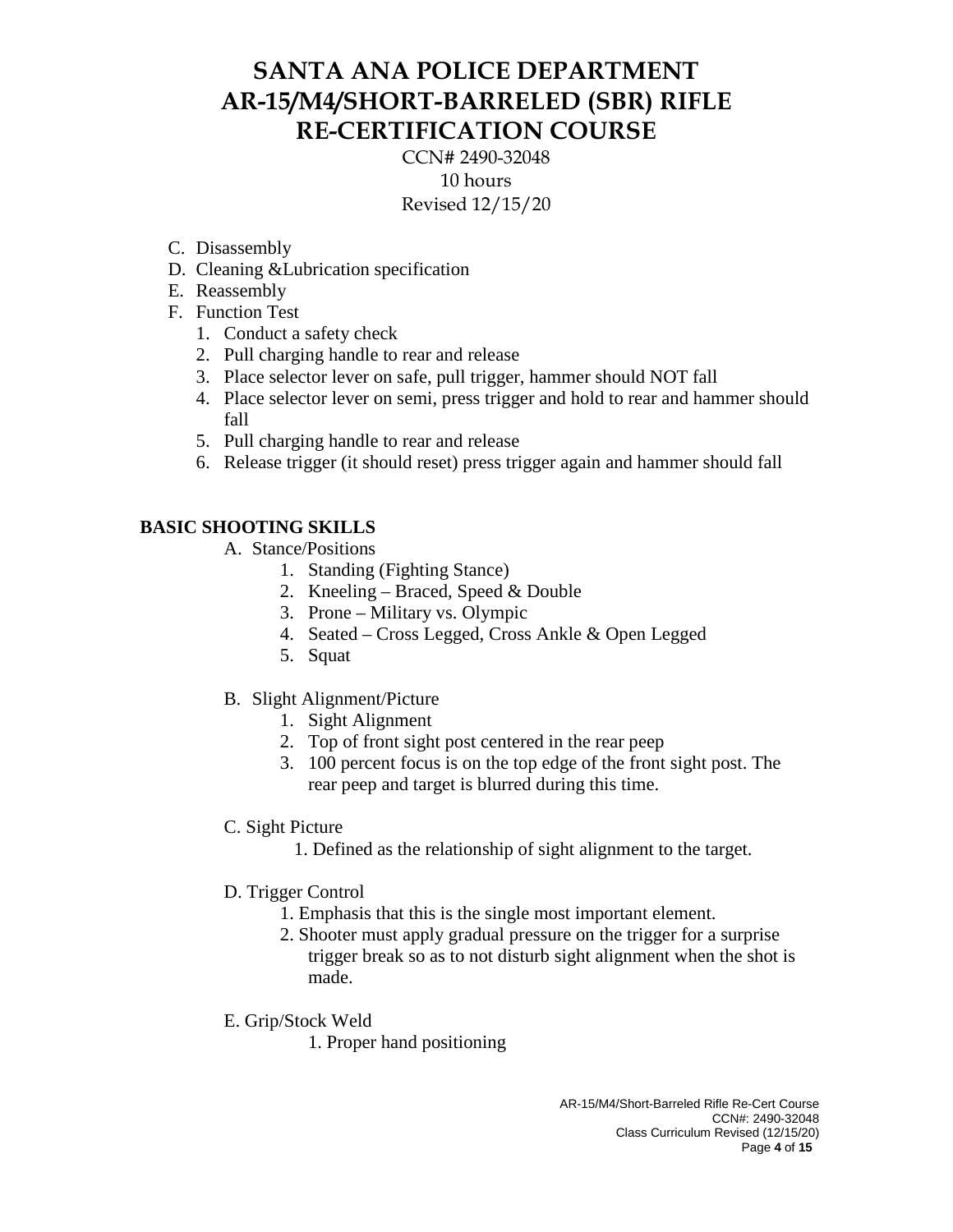CCN# 2490-32048 10 hours Revised 12/15/20

## F. Breathing

- 1. Breath must be held at the moment the shot is made.
- 2. Breathing while firing will cause vertical stringing of shots.
- 3. Holding breath too long will cause vision to blur and muscles to tremble, so the shot must be made before this happens.
- G. Follow Through
	- 1. Maintain all the elements throughout the shot.

## **CLEARING MALFUNCTIONS and STOPPAGES**

A. In close quarter confrontations, consider immediate transition to the handgun

## B. Failure to fire

- 1. "Tap, Rack and Assess"
	- a. Seat magazine by hitting it with the heal of hand
	- b. Pull bolt to rear and release
	- c. Obtain Sight Picture
	- d. Assess if follow up shots are necessary
- 2. Stove Pipe
	- a. Tilt rifle so that ejection port faces the ground
	- b. Pull bolt to rear and release
	- c. Obtain sight picture
	- d. Assess if follow up shots are necessary
- 3. Feed way stoppages
	- a. Lock the bolt to the rear
	- b. Remove the magazine from the weapon
		- 1. Discard magazine
	- c. Clear live rounds from the receiver and chamber
	- d. Insert a fresh loaded magazine
	- e. Chamber a round
	- f. Obtain a sight picture
	- g. Assess if follow up shots are necessary
- C. Weapons Storage
	- 1. In Patrol vehicles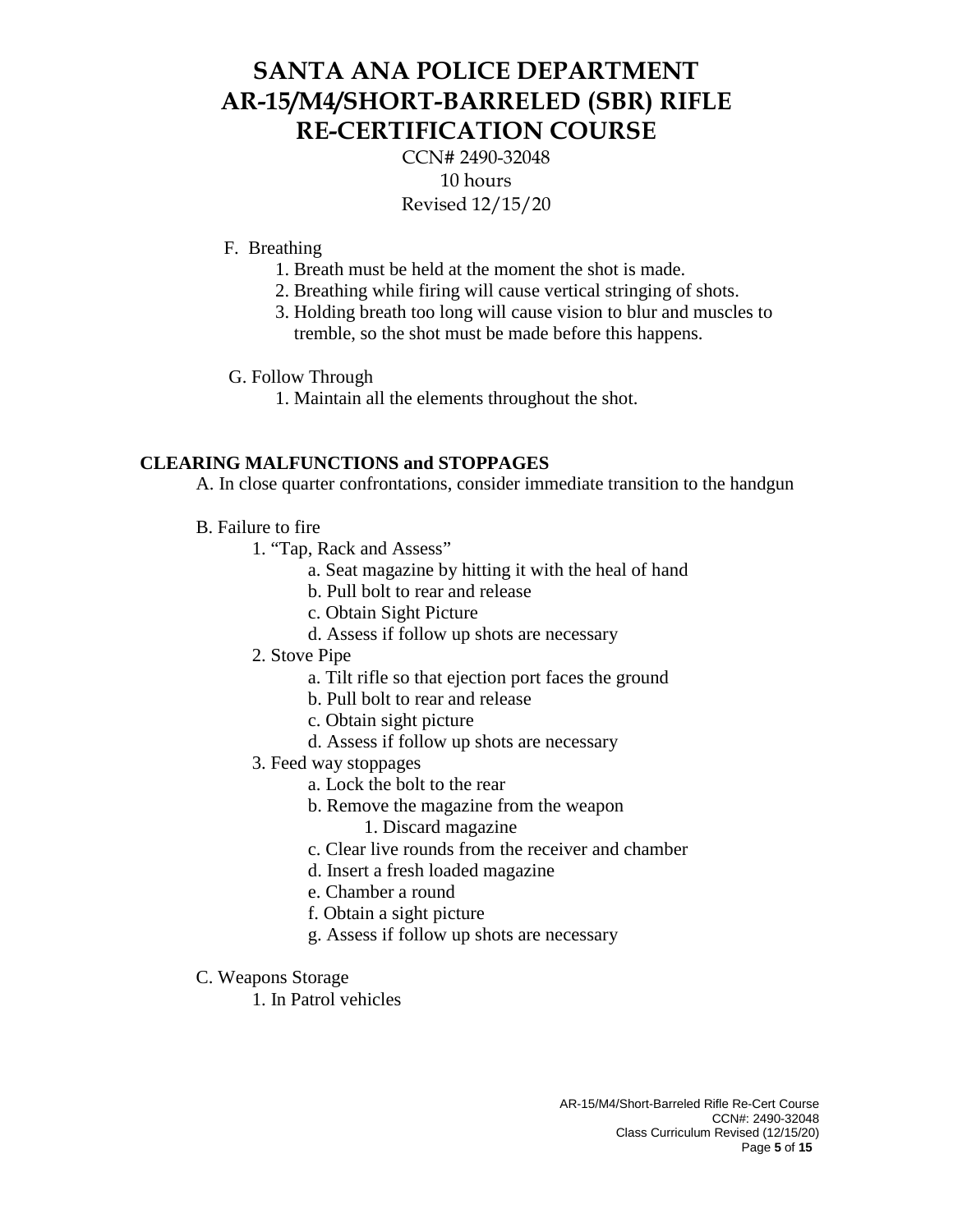CCN# 2490-32048 10 hours Revised 12/15/20

## **TACTICAL CONSIDERATIONS**

A. Roll of a Carbine/Rifle: Law enforcement general-purpose shoulder fired weapons have only one raison d' tre. (Meaning: Reason or Justification)

> To rapidly incapacitate and stop dangerous individuals who pose an immediate threat to public safety and prevent them from continuing their violent actions. Law enforcement general purpose shoulder fired weapons must be able to accomplish this goal despite being used for diverse missions:

- 1. High risk patrol encounters
- 2. Perimeter containment
- 3. Sharpshooter support
- 4. Intermediate to Long Range (100+ yards) Engagements
- 5. Suppression of Violent Criminals who are using body armor
- 6. Close Quarter Engagements

## B. TYPES OF FIELD SITUATIONS

- 1. Active Shooter(s)
- 2. Armed or barricaded suspect(s).
- 3. "High Risk" car stops involving suspects believed to be armed.
- 4. Sniping incidents.
- 5. Riot situations involving armed suspects.
- 6. Criminal acts involving armed suspects.
- 7. Incidents in which suspects are known or believed to wearing body armor, or concealed by protective cover, and /or are shooting or threatening to shoot at officers or citizens.

## C. PHYSICAL ENVIRONMENT

- 1. Be aware of cover and concealment
- 2. Open terrain

a. Use of natural terrain features

## D. PRO's AND CON's of SELECTING THE AR 15

## 1. PRO'S

- a. Easier weapon system to utilize
- b. Safer (increased hit probability, decreased over penetration hazard and skill is less perishable that handgun shooting)
- c. Greater accuracy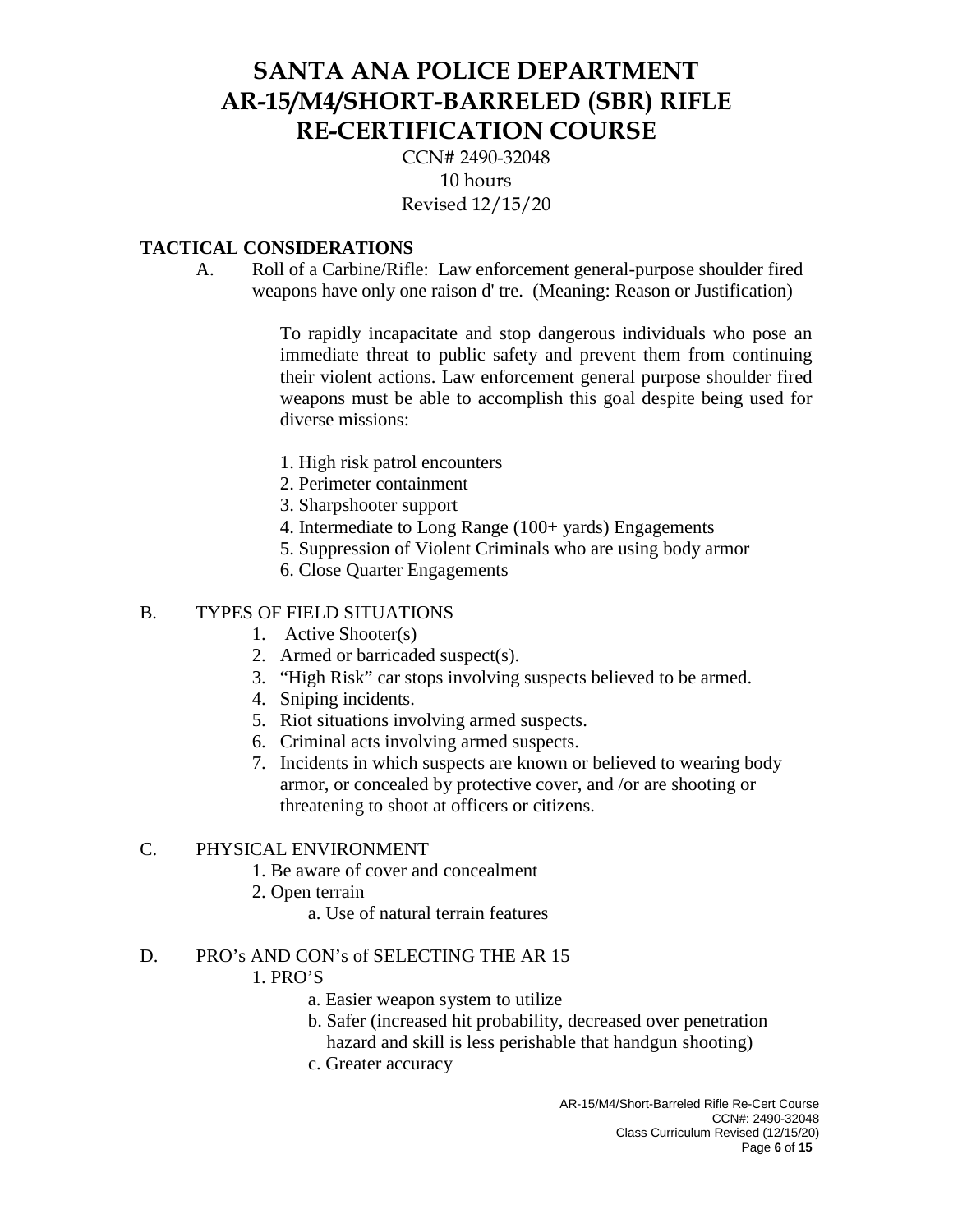CCN# 2490-32048 10 hours Revised 12/15/20

- d. Better terminal ballistics (To rapidly incapacitate and stop dangerous individual's violent actions)
- e. Greater stability (More points of contact with body)
- f. Greater range of engagement (0 feet to 200 yards). (Concurrent with the most typical field deployment distances, such as "Across the street, length of a car and close quarters engagements.
- g. Accessories Rifle can be equipped with optics, lights, adjustable stocks, vertical grips & slings, which aid in more efficient use.
- 2. CON'S
	- a. Maneuverability in confined spaces
	- b. Control of weapon if "hands on" with suspect
	- c. Noise level / hearing loss within confined spaces, exacerbated by shortened barrel length (SBR).

## **SHOOTING DECISION**

- A. Imminent threat identification
	- 1. Justifies lethal force
	- 2. Background considerations
- B. Know your abilities and limitations and those of your weapon.
	- 1. Distance
	- 2. Target area
	- 3. Shooting is a Perishable Skill requiring continual training to maintain proficiency
- C. Legal considerations for lethal force
	- 1. Federal and State Laws
	- 2. Department Policies

## **SKILL DEVELOPMENT and TESTING/QUALIFICATION**

A. Dry Firing Exercises

- 1. Done on the range under the direct supervision of the instructors.
- 2. Dry fire each position (standing, kneeling, sitting and prone).
- B. Live Fire Exercises
	- 1. Done on the range under the direct supervision of the instructors.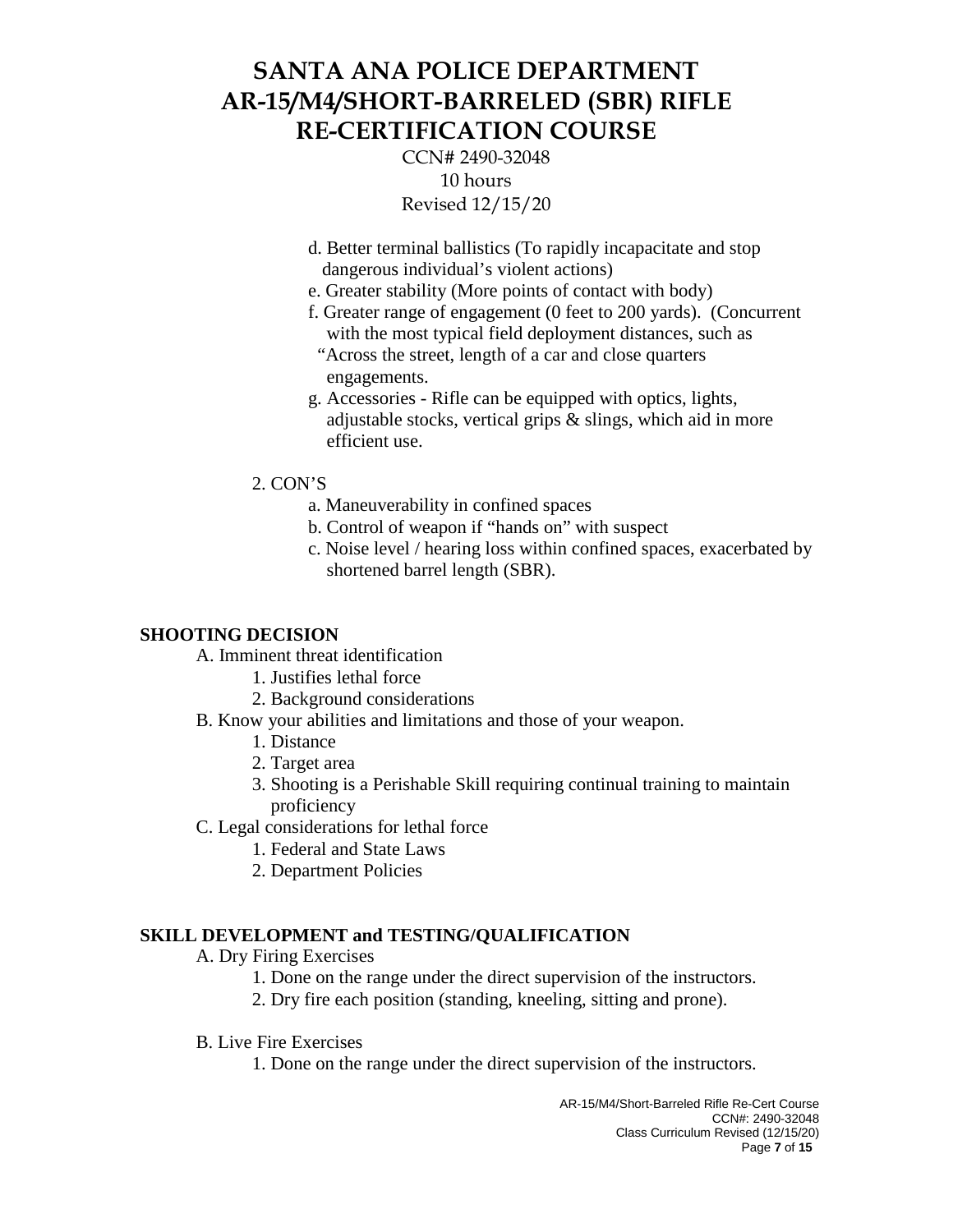CCN# 2490-32048 10 hours Revised 12/15/20

- 2. Live fire each position (standing, kneeling, sitting and prone).
- 3. Live fire at various distances based on agency mission and environment.
- 4. Live fire at multiple targets.
- 5. Precision shooting exercises.
- 6. Reloading and firing exercises.
- 7. Malfunction exercises.
- 8. Shooting on the move exercises.
- 9. Close quarter tactical shooting.
- 10. Cover and Concealment
- 11. Tactical Reloads
- 12. Speed Reloads
- 13. Transition Drills
- 14. Barricade Shooting

### C. Qualification

- 1. Weapons Manipulation Test **See Appendix "A"**
- 2. Qualification See **Appendix "B" "SAPD Qualification Course"**
	- a. SAPD Rifle Qualification, 40 round course of fire, 320 points needed to pass out of 400 points possible (80%).

### **DEBRIEF / COURSE CRITIQUE / TESTING – CERTIFICATION**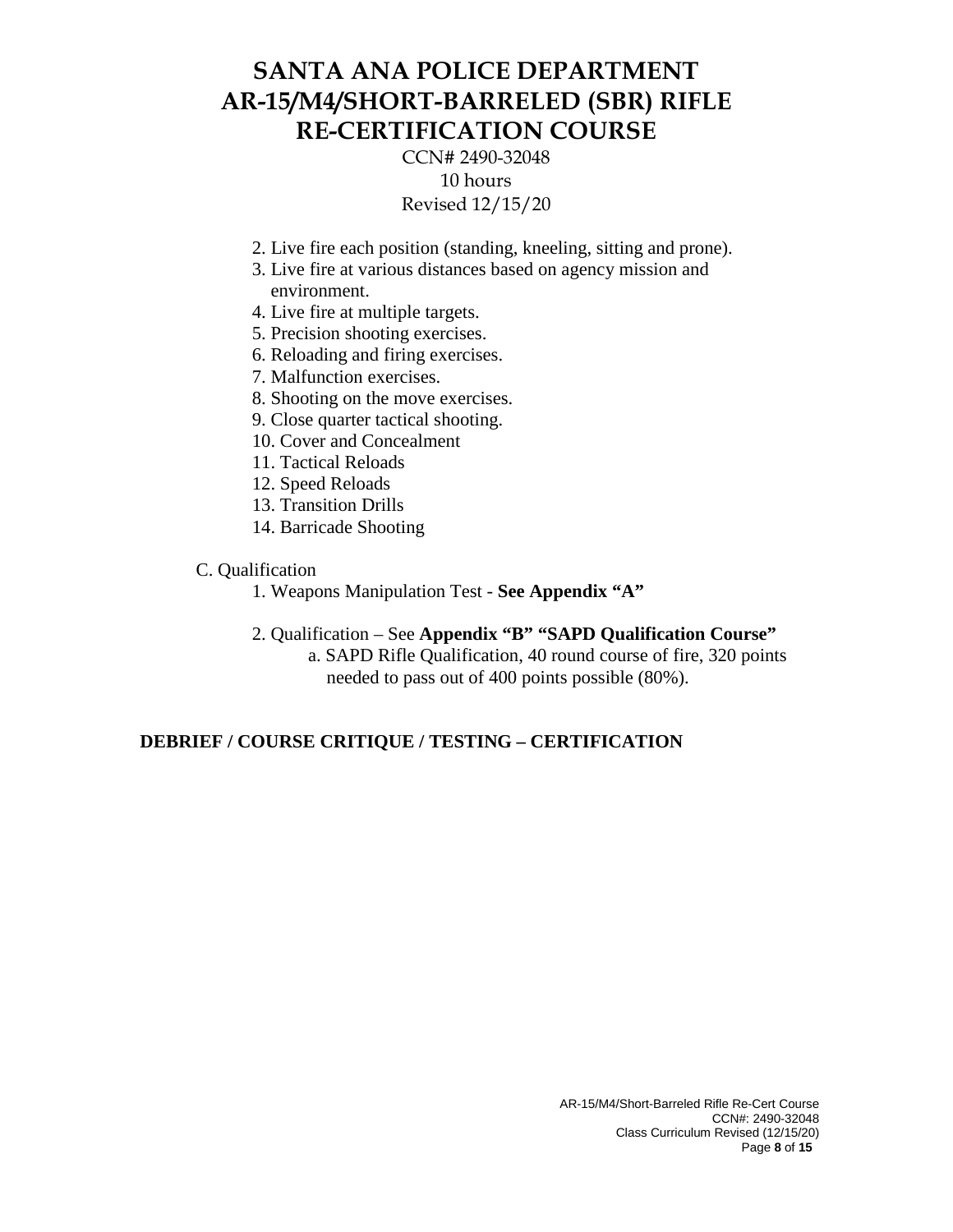CCN# 2490-32048 10 hours Revised 12/15/20

### APPENDIX "A"

### **SANTA ANA POLICE DEPARTMENT**

**PATROL RIFLE DEPLOYMENT PROGRAM**

**MANIPULATION TEST**

| <b>INSTRUCTOR NAME BADGE DATE</b>                                                                                                                                                                                                                |                      |
|--------------------------------------------------------------------------------------------------------------------------------------------------------------------------------------------------------------------------------------------------|----------------------|
| RH() LH()                                                                                                                                                                                                                                        |                      |
| Recite verbatim the four basic firearms safety rules                                                                                                                                                                                             | 10 points () Zero () |
| <b>Students will start from Port Arms</b>                                                                                                                                                                                                        |                      |
| 1.<br><b>MUZZLE UP CHAMBER CHECK</b><br>Muzzle up () Primary thumb draws bolt to rear () Elevate rifle () Inspect firing chamber ()<br>Fwd Assist () Close dust cover ()                                                                         |                      |
| 2.<br><b>MUZZLE DOWN CHAMBER CHECK</b><br>Muzzle down () primary hand draws bolt to rear () Inspect firing chamber () Fwd Assist ()<br>Close dust cover ()                                                                                       |                      |
| 3.<br><b>LOAD AND MAKE READY</b><br>Demo with bolt forward and with bolt locked to rear () Chamber check () Fwd assist ()<br>Insert and tug magazine () Support hand to charging handle () chamber check ()<br>Fwd assist () Close dust cover () |                      |
| <b>MUZZLE UP LOW LIGHT CHAMBER CHECK</b><br>4.                                                                                                                                                                                                   |                      |

AR-15/M4/Short-Barreled Rifle Re-Cert Course CCN#: 2490-32048 Class Curriculum Revised (12/15/20) Page **9** of **15**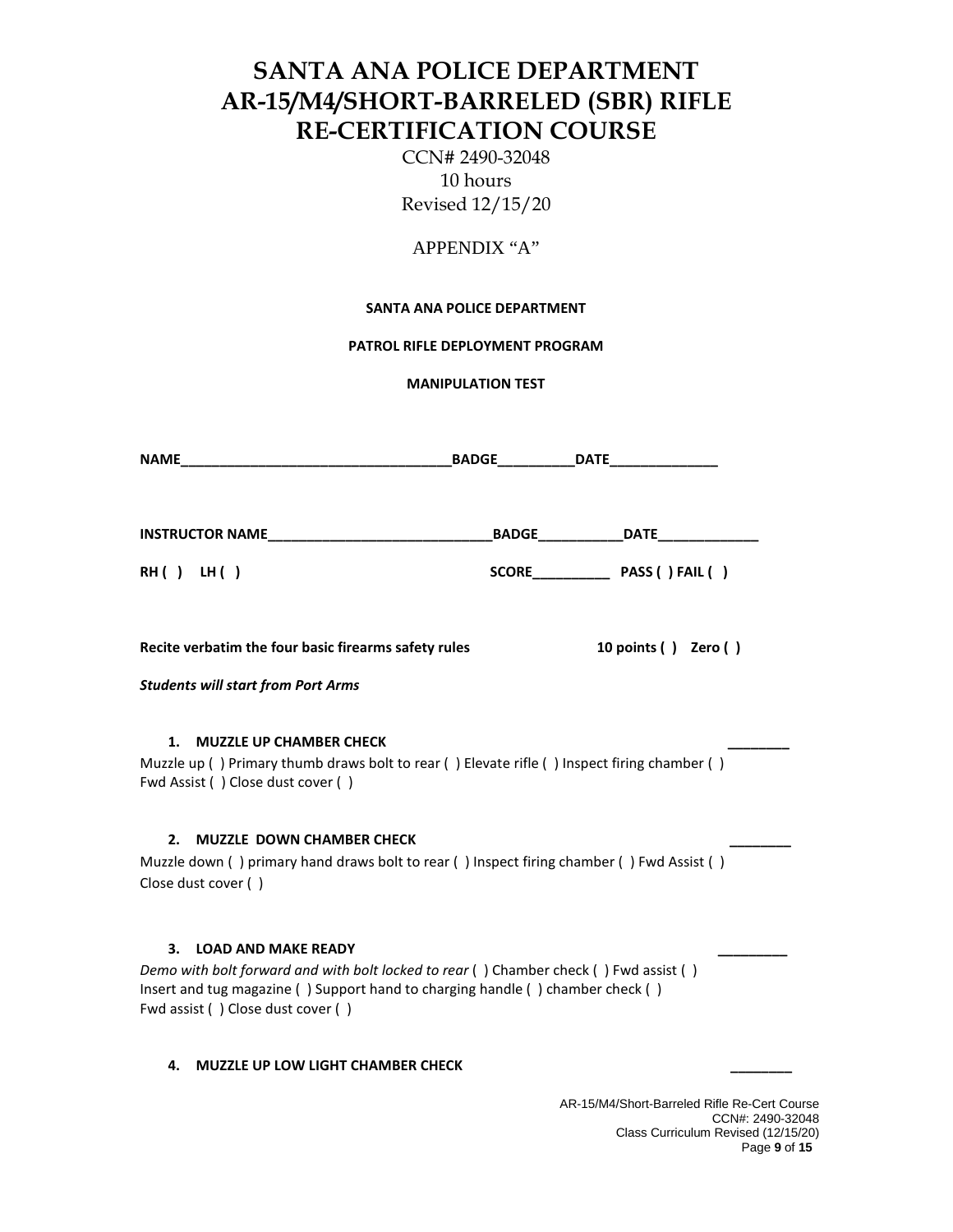CCN# 2490-32048 10 hours Revised 12/15/20

Muzzle up ( ) Eyes down range ( ) Primary thumb draws bolt to the rear ( ) Inspect firing chamber with support side finger ( ) Fwd assist ( ) Close dust cover ( )

### **5. FIGHTING STANCE \_\_\_\_\_\_\_\_\_**

Hips and Shoulders square to target ( ) Feet shoulder width apart ( ) Support side foot slightly forward of strong side foot ( ) Toes pointing towards target ( ) Weight slightly forward of center of gravity ( ) Toe of stock high in shoulder ( ) Bring sights to eyes not eyes down to sights ( ) Both elbows pointing down ( ) Finger on trigger ( ) Safety off ( )

#### **6. ASSUME A LOW READY POSITION**

Thumb on top of selector switch ( ) Trigger finger alongside the receiver ( ) Head upright, no check weld ( ) Eyes down range ( ) Toe of the stock in pocket of shoulder ( )

#### **7. ASSUME AN INDOOR READY POSITION**

The rifle is rotated against the body ( ) Support hand cradles the hand guard ( ) The butt of the stock is at the height of the shoulder ( ) the muzzle is down just to the outside of the support side foot ( ) Thumb on top of selector switch ( ) Safety ON, finger outside the trigger guard ( ) Most important; don't muzzle yourself, don't muzzle anyone else ( )

#### 8. **ASSUME A HIGH READY POSITION**

Eyes, muzzle, target ( ) Stock in line with forearm ( ) Stock under arm or gap between \_\_\_\_\_\_\_\_\_ Body and stock ( ) thumb on selector switch ( )

#### 9. **ASSUME A CLOSE CONTACT WEAPON RETENTION POSITION**

Safety off ( ) Finger on the trigger ( ) Stock trapped high under armpit ( ) Strong grip with support hand on hand guard ( ) Good stance for gun retention ( )

#### **10. TACTICAL RELOAD \_\_\_\_\_\_\_\_\_**

Low Ready () Assess () Selector switch to safe () Thumb on top of Selector switch () Proper magazine exchange (watch for magazine tug) ( ) Re-assess ( )

#### **11. SPEED RELOAD \_\_\_\_\_\_\_\_\_**

*Instructor sets up rifle with bolt locked to the rear on an empty magazine, student starts on target.* Press trigger ( ) Finger on the receiver ( ) Cant weapon over ( ) Inspect ejection port ( ) Obtain fresh magazine ( ) Release old magazine ( ) Insert new magazine, tug ( ) Tap the bolt release ( ) Finish on target and assess ( )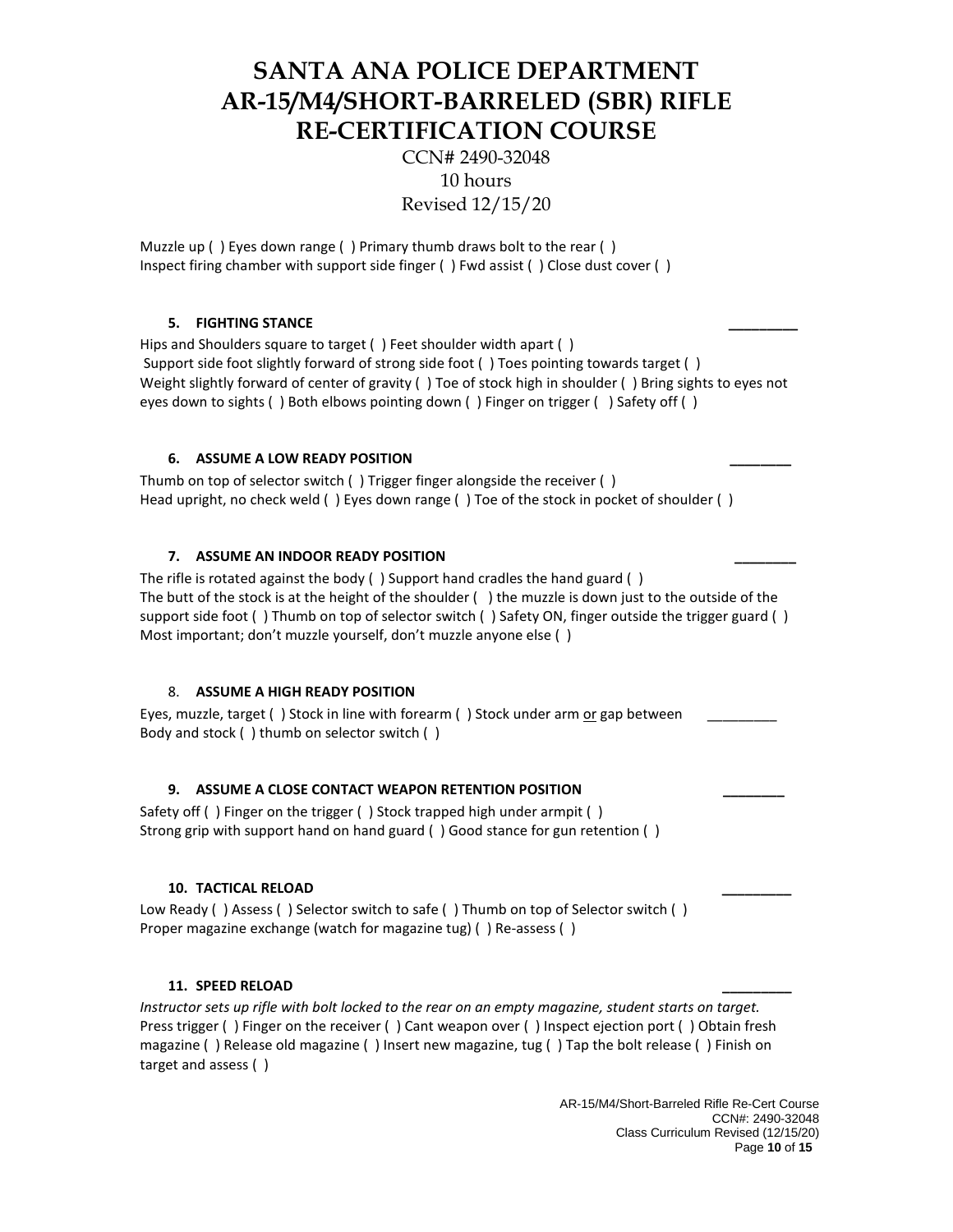CCN# 2490-32048 10 hours Revised 12/15/20

#### 12. **FAILURE TO FIRE MALFUNTION CLEARANCE**

*Instructor sets up rifle, student starts on target* Press, hammer strike, round does not fire ( ) Finger on the receiver ( ) Tap and tug magazine ( ) Chamber a new round ( ) Finish on target and assess ( )

### **13. FEEDWAY STOPPAGE MALFUNTION CLEARANCE \_\_\_\_\_\_\_\_\_**

*Instructor sets up malfunction*

Press spongy trigger () Finger on the receiver () Cant weapon over to identify malfunction () Declare malfunction ( ) Lock bolt to the rear while obtaining cover ( ) Strip old magazine ( ) Finger sweep with support hand ( ) Hit bolt release with support hand ( ) Rack bolt three times ( ) Insert and tug new magazine ( ) Chamber round ( ) Finish on target and assess ( )

#### **14. UNLOAD \_\_\_\_\_\_\_\_\_**

Remove magazine ( )

Primary hand on the charging handle, lock bolt to the rear ( ) Let the round eject on to the ground ( ) visually and physically Inspect chamber, feed way and magazine well ( ) Support hand guides bolt forward ( ) Chamber check ( ) Fwd Assist ( ) Close dust cover ( ) Verify safety is on ( )

### **15. TRANSITION \_\_\_\_\_\_\_\_\_\_**

Control carbine down with support hand ( ) Strong hand acquires a firing grip on the pistol ( ) Complete the presentation ( )

16. **TRIGGER FINGER POSITION (Safety, Receiver...)** 

17. **IMPROPER USE OF SAFETY (On/Off, at ready, on target...)** 

18. UNSAFE MUZZLE DIRECTION

#### **SAFETY VIOLATIONS ARE AN AUTOMATIC FAILURE!**

**A score of 1 in events #16,17 or 18 is an automatic failure / two scores of 2 in events #16, 17 or 18 is an automatic failure. Two scores of 1 in events #1 - #15 result in an automatic failure.**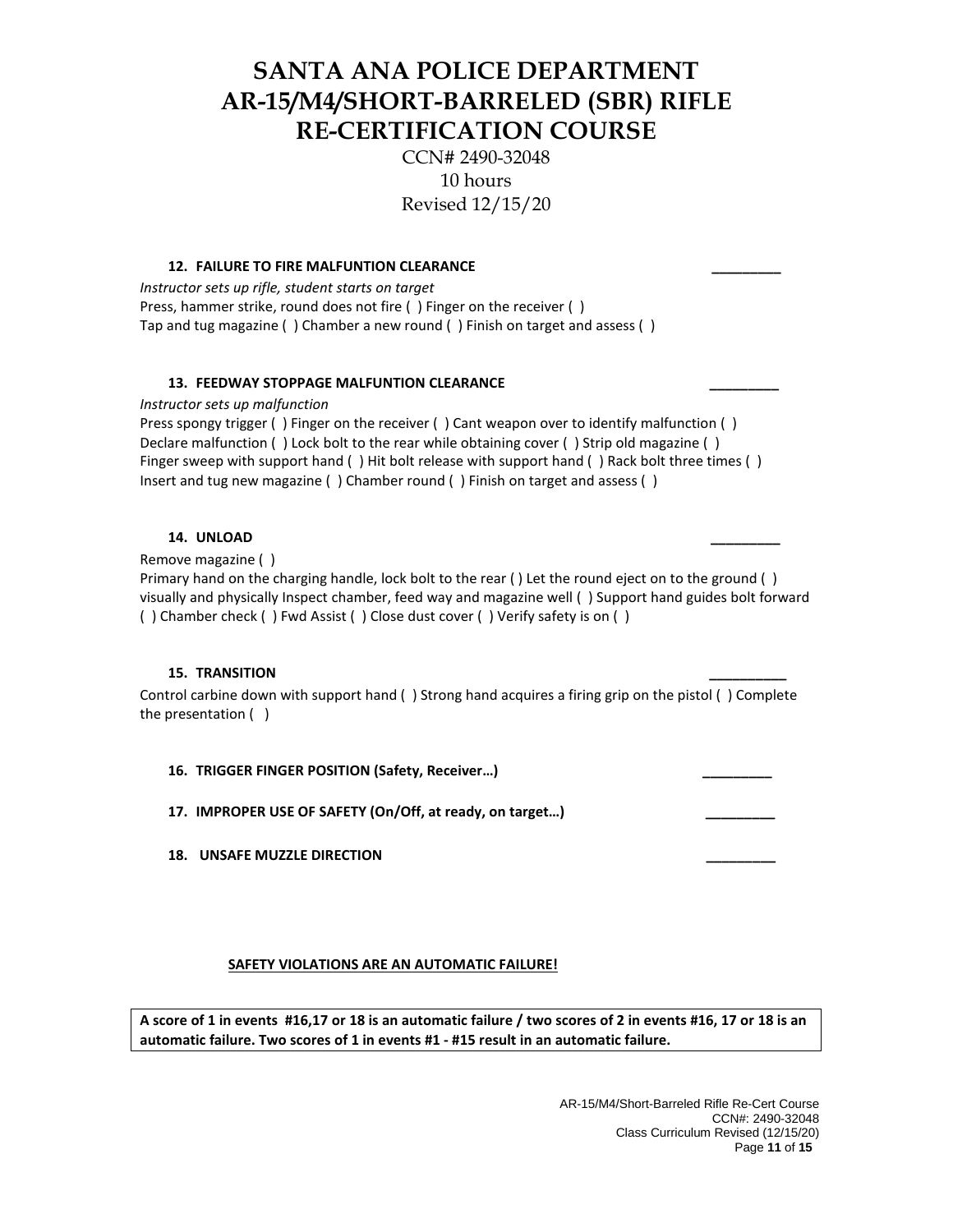CCN# 2490-32048 10 hours Revised 12/15/20

**5 = Excellent Manipulation, No Errors, No Hesitation**

**4 = Satisfactory Manipulation with Hesitation**

**3 = Satisfactory Manipulation: One error** 

**2 = Poor Manipulation, Needs Improvement: 2 or More Errors or 1 Error and Unsure of Sequence/Steps or Hesitation**

**1= Failed to Complete the Manipulation without Assistance or Totally Incorrect**

#### **SHOOTING POSITIONS AND USE OF COVER**

#### 1. **SPEED KNEELING**

Eyes on threat ( ) Bring carbine up on target ( ) Selector switch to fire and **finger straight and outside trigger guard** ( ) Support side foot steps forward and across ( ) Drop down to speed kneeling with support side knee straight under/in line with ankle, toe pointing towards target ( ) *Fight to standing,* finger straight and outside trigger guard ( ) Head up and assess ( ) Step forward to standing and re-assess ( ) Weapon on safe ( ) Check ejection port, close dust cover and tactical re-load if necessary.

#### 2. **BRACED KNEELING**

Eyes on threat ( ) Bring carbine up on target ( ) Selector switch to fire and **finger straight and outside trigger guard** ( ) support side foot steps forward and across ( ) Strong side foot stays in place, pivot on strong side toes while dropping down so that the knee points toward 3:00 ( ) Three points of contact; left foot, right foot, right knee ( ) Support side tricep forward of knee cap ( ) *Fight to standing,* finger straight and outside trigger guard ( ) Head up and assess ( ) Step forward to standing and re-assess ( ) Weapon on safe ( ) Check ejection port, close dust cover and tactical re-load if necessary.

#### 3. **DOUBLE KNEELING**

*Student may demonstrate either rolling forward method or speed to double kneeling method.* Eyes on threat ( ) Bring carbine up on target ( ) Selector switch to fire and **finger straight and outside trigger guard** ( ) Drop down to double kneeling ( ) *Fight to standing,* finger straight and outside trigger guard ( ) Head up and assess ( ) Step forward to standing and re-assess ( ) Weapon on safe ( ) Check ejection port, close dust cover and tactical re-load if necessary ( ).

#### 4. **SQUAT**

Start 45 degrees to threat ( ) Bring carbine up on target ( ) Selector switch to fire and **finger straight and outside trigger guard ( )** Widen stance and drop straight down, both feet flat ( ) *Fight to standing,* finger straight and outside trigger guard ( ) Head up and assess ( ) Stand straight up and re-assess ( ) Weapon on safe ( ) Check ejection port, close dust cover and tactical re-load if necessary ( ).

> AR-15/M4/Short-Barreled Rifle Re-Cert Course CCN#: 2490-32048 Class Curriculum Revised (12/15/20) Page **12** of **15**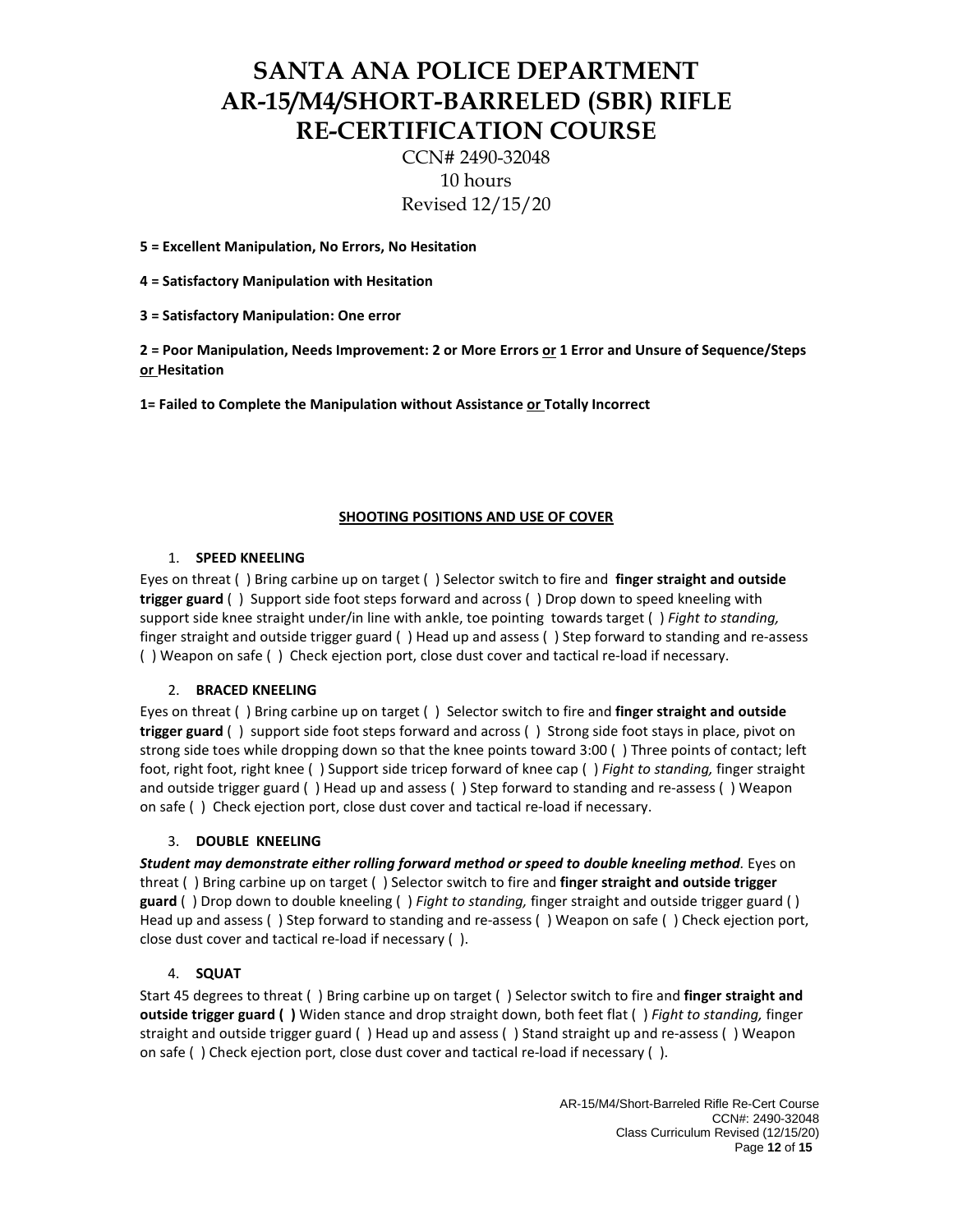CCN# 2490-32048 10 hours Revised 12/15/20

#### 5. **SITTING CROSSED LEG/CROSSED ANKLE/OPEN LEG**

Eyes on threat ( ) Bring carbine up on target ( ) Selector switch to fire and **finger straight and outside trigger guard** ( ) Start 45 degrees to threat, cross your feet and sit down, the support side hand can be used to maintain balance ( ) Elbows make contact with the inside of the knees and the knees push in on the elbows ( ) *Fight to standing,* **finger straight and outside the trigger guard** maintaining a firing grip on the weapon, head up and assess ( ) Stand up using the support side hand to maintain balance if necessary, and re-assess ( ) Weapon on safe ( ) Check ejection port, close dust cover and tactical reload if necessary.

### 6. **MILITARY PRONE**

Eyes on threat ( ) Bring carbine up on target ( ) Selector switch to fire and **finger straight and outside the trigger guard** ( ) Start 45 degrees to threat, move to double kneeling, roll forward on to your chest using your support hand to break the fall if you need to ( ) Elbows and arms under the carbine ( ) Legs spread apart, toes pointed outward, inside of feet flat on ground ( ) *Fight to standing,* **Finger straight and outside the trigger guard** maintaining a firing grip on the weapon, head up and assess ( ) Stand up reversing the same process used to get down to prone, assessing when you get back to your knees and once more standing ( ) Weapon on safe ( ) Check ejection port, close dust cover and tactical re-load if necessary.

#### 7. **OLYMPIC PRONE**

Eyes on threat ( ) Bring carbine up on target ( ) Selector switch to fire and **finger straight and outside the trigger guard** ( ) Start 45 degrees to threat, move to double kneeling, roll forward on to your chest using your support hand to break your fall if necessary ( ) Elbows and arms under the carbine ( ) Cock your strong side leg up toward your chest ( ) Your diaphragm should be off the ground ( ) Support side foot turned inward ( ) *Fight to standing,* **Finger straight and outside the trigger guard** maintaining a firing grip on the weapon, head up and assess ( ) Stand up reversing the same process used to get down to prone, assessing when you get back to your knees and once more standing () Weapon on safe () Check ejection port, close dust cover and tactical re-load if necessary.

#### 8. **USE OF COVER STANDING**

Not crowding cover, two steps back principal ( ) Slicing the pie from behind cover ( ) Make sure your foot, leg, elbow or any other part of your body are not exposed ( ) Sight muzzle offset awareness ( )

#### 9. **USE OF COVER KNEELING**

Not crowding cover, two steps back principal ( ) Slicing the Pie from behind cover ( ) When you pie out from the right side of cover, your right knee should be on the ground. When you pie out from the left side of cover, your left knee should be on the ground ( ) Sight muzzle offset awareness ( )

> AR-15/M4/Short-Barreled Rifle Re-Cert Course CCN#: 2490-32048 Class Curriculum Revised (12/15/20) Page **13** of **15**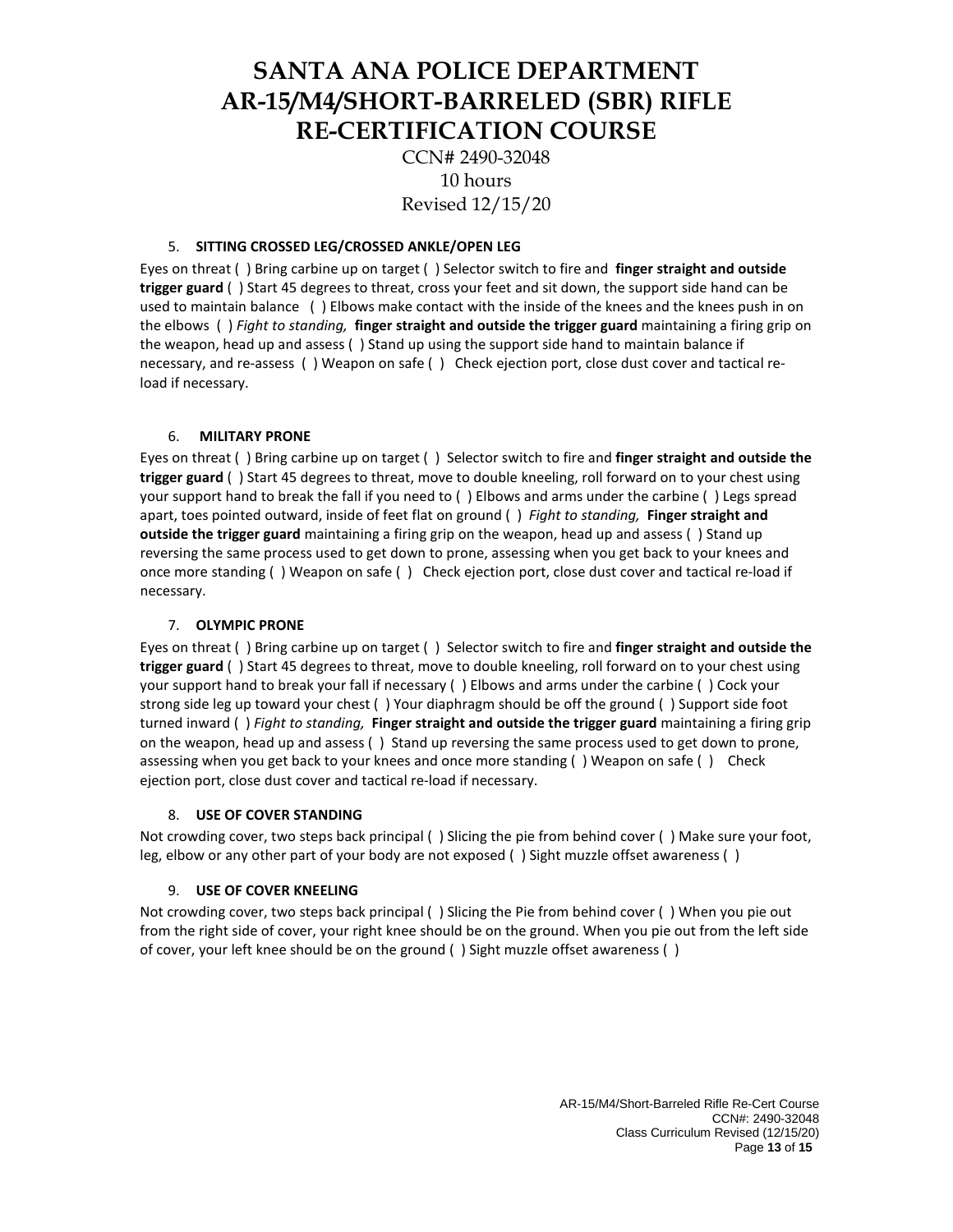CCN# 2490-32048 10 hours Revised 12/15/20

## APPENDIX "B"

## **SANTA ANA POLICE DEPARTMENT PATROL RIFLE QUALIFICATION COURSE**

2. Ammo management is the shooter's responsibility. No make-up shots for poor time management or poor

1. BE SURE OF YOUR TARGET. Shooting the wrong target is an automatic disqualification!

Qualification Rules:

| ammo management.    |                                                                                                            |                 |
|---------------------|------------------------------------------------------------------------------------------------------------|-----------------|
| 3.                  | No alibi shots for poor time management unless you experience a malfunction AND you attempt to clear it or |                 |
| your weapon is B/O. |                                                                                                            |                 |
| 4.                  | Only your qualification score will count, not your PRACTICE qualification score/s.                         |                 |
|                     | START POSITION WILL ALWAYS BE LOW READY                                                                    |                 |
| 15 yards            | Standing 1 round to the head in 4 seconds (3 times)                                                        | 3 Rounds        |
|                     |                                                                                                            |                 |
|                     | Standing 2 rounds to the body in 4 seconds (2 times)                                                       | <b>4 Rounds</b> |
|                     |                                                                                                            |                 |
|                     | Standing 2 rounds to the body 1 round to the head 6<br>seconds (1 time)                                    | 3 Rounds        |
|                     |                                                                                                            |                 |
| 25 yards            | Squat 4 rounds to the body in 10 seconds (1 time)                                                          | 4 rounds        |
|                     |                                                                                                            |                 |
|                     | Speed kneeling 4 rounds to the body in 10 seconds (1 time)                                                 | 4 rounds        |
|                     |                                                                                                            |                 |
|                     | Double kneeling 4 rounds to the body 10 seconds (1 time)                                                   | 4 rounds        |
|                     |                                                                                                            |                 |
|                     | Braced kneeling 4 rounds to the body 10 seconds (1 time)                                                   | 4 rounds        |
|                     |                                                                                                            |                 |
|                     | Standing 4 rounds to the body in 10 seconds (1 time)                                                       | 4 rounds        |
|                     |                                                                                                            |                 |
| 50 yards            | Prone 2 rounds to the body in 10 seconds (1 time)                                                          | 2 rounds        |
|                     |                                                                                                            |                 |
|                     | Prone 1 round to the head in 6 seconds (2 times)                                                           | 2 rounds        |
|                     |                                                                                                            |                 |
|                     | Seated 2 rounds to the body in 8 seconds (1 time)                                                          | 2 rounds        |
|                     |                                                                                                            |                 |
| 50 yard Tac Run     | Prone 4 rounds to the body 30 seconds (1 time)                                                             | 4 rounds        |
|                     |                                                                                                            |                 |